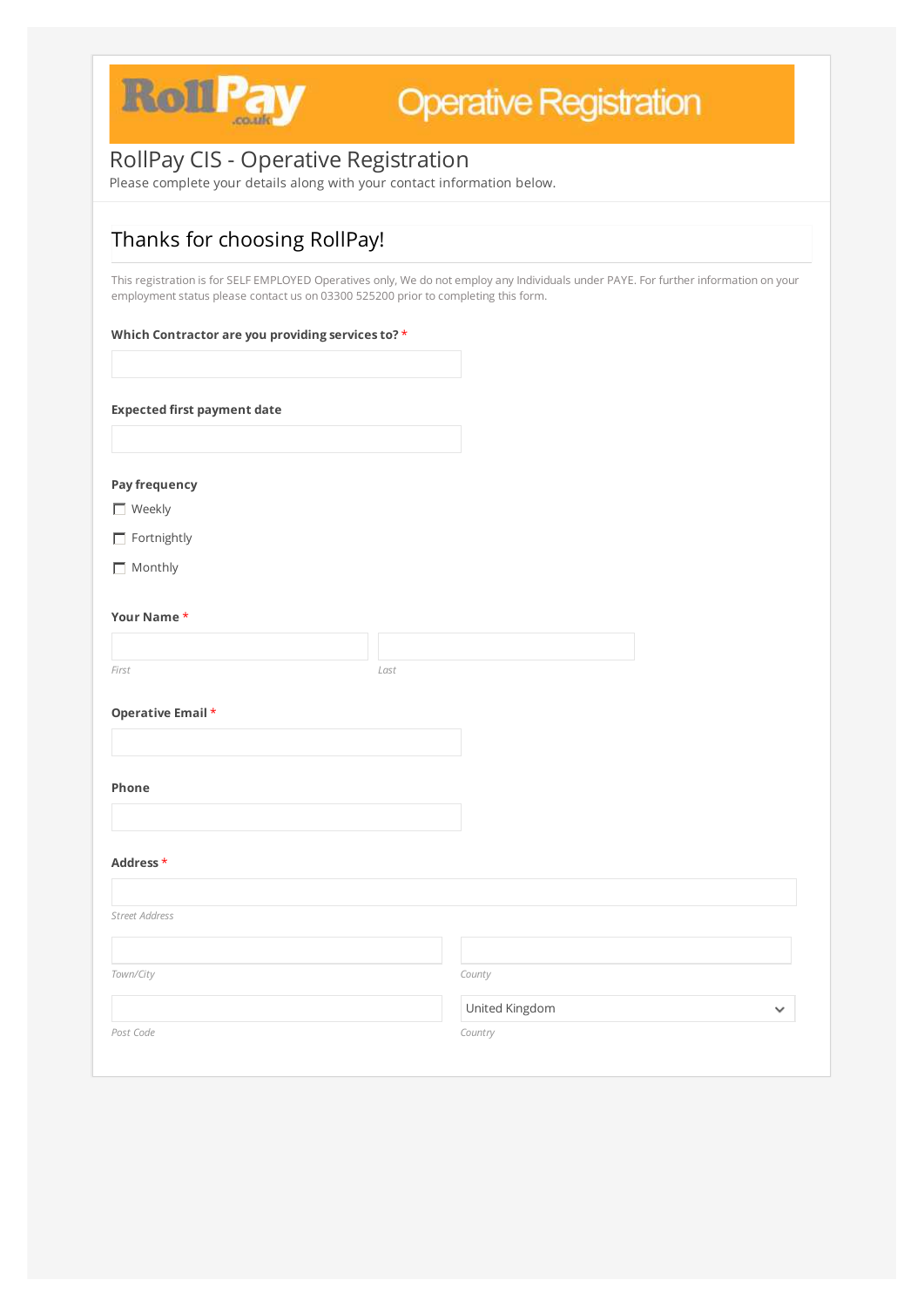

## RollPay CIS - Operative Registration

Please complete your details along with your contact information below.

#### **Date of Birth**

E

*dd/MM/yyyy*

**National Insurance Number**

### **UTR number (personal or company)**

## Photo ID

We require photo ID from all Operatives. This is not a mandatory field at this stage of registration but you must forward it to us prior any payments being made. No payment will be made without ID.

**Please confirm you understand ID is required** \*

### **Upload photo ID**



sample.png

## Limited Companies

**Company Name (if limited)**

**Company Registration Number (if limited)**

**Company VAT number (if registered)**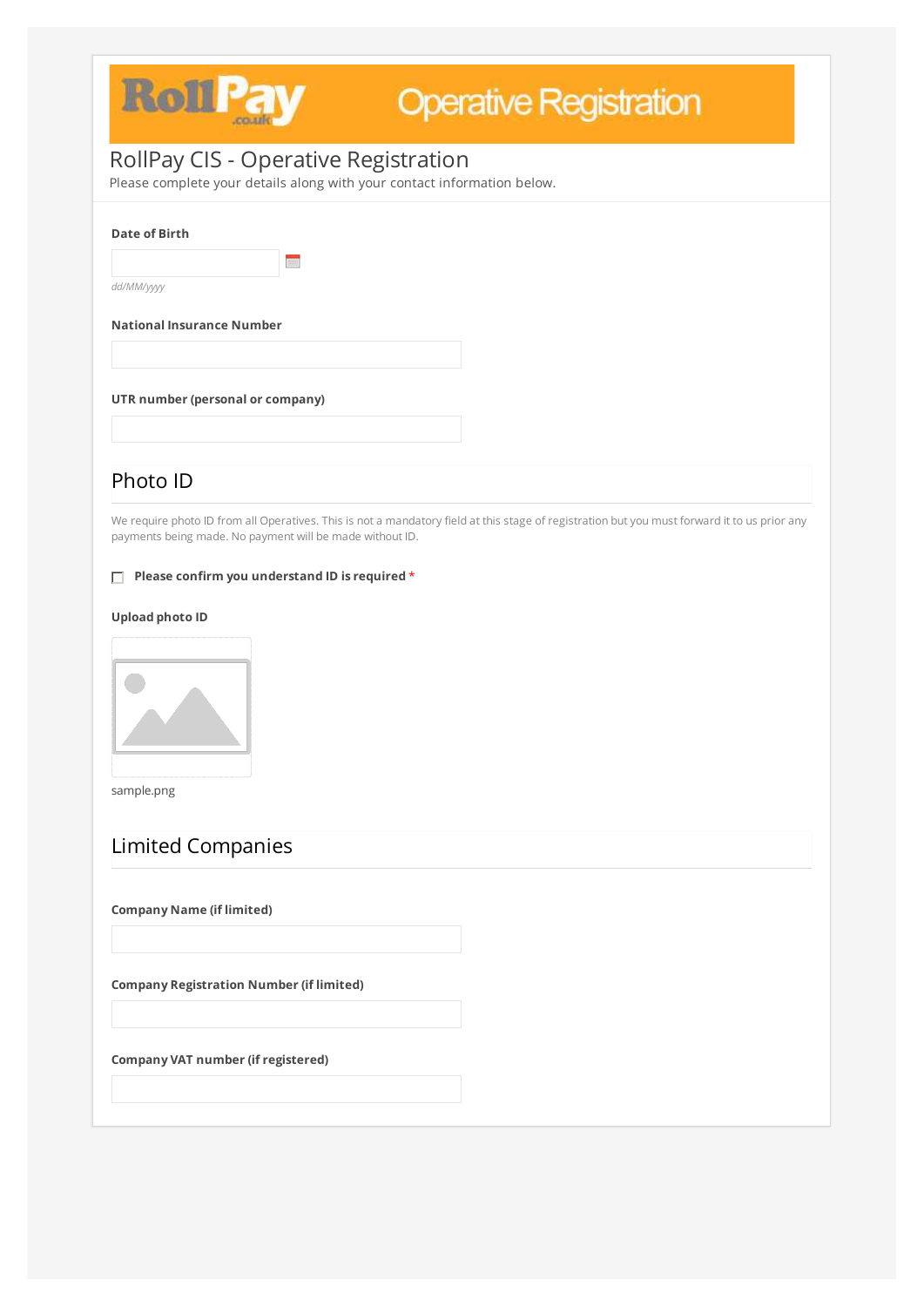

Tax Return and year end - RollPay is able to introduce you to a preferred accountancy partner at discounted rates if required. Where we do so RollPay will deduct £5 per week as a contribution from your Net income towards your accountancy costs at the

end of the tax year which could be used for bookkeeping or tax returns for example.

Should you choose to opt in to DAS you will be contacted by our preferred accountancy practice for whom this deduction relates to. If you Opt In to the deduction it will be itemised on your statement as 'DAS'.

If you choose to opt out we will not be able to offer you any discount on accountancy services.

**Discounted Accountancy Service** \*

 $\Box$  Opt in

 $\Box$  Opt Out - I do not want any discount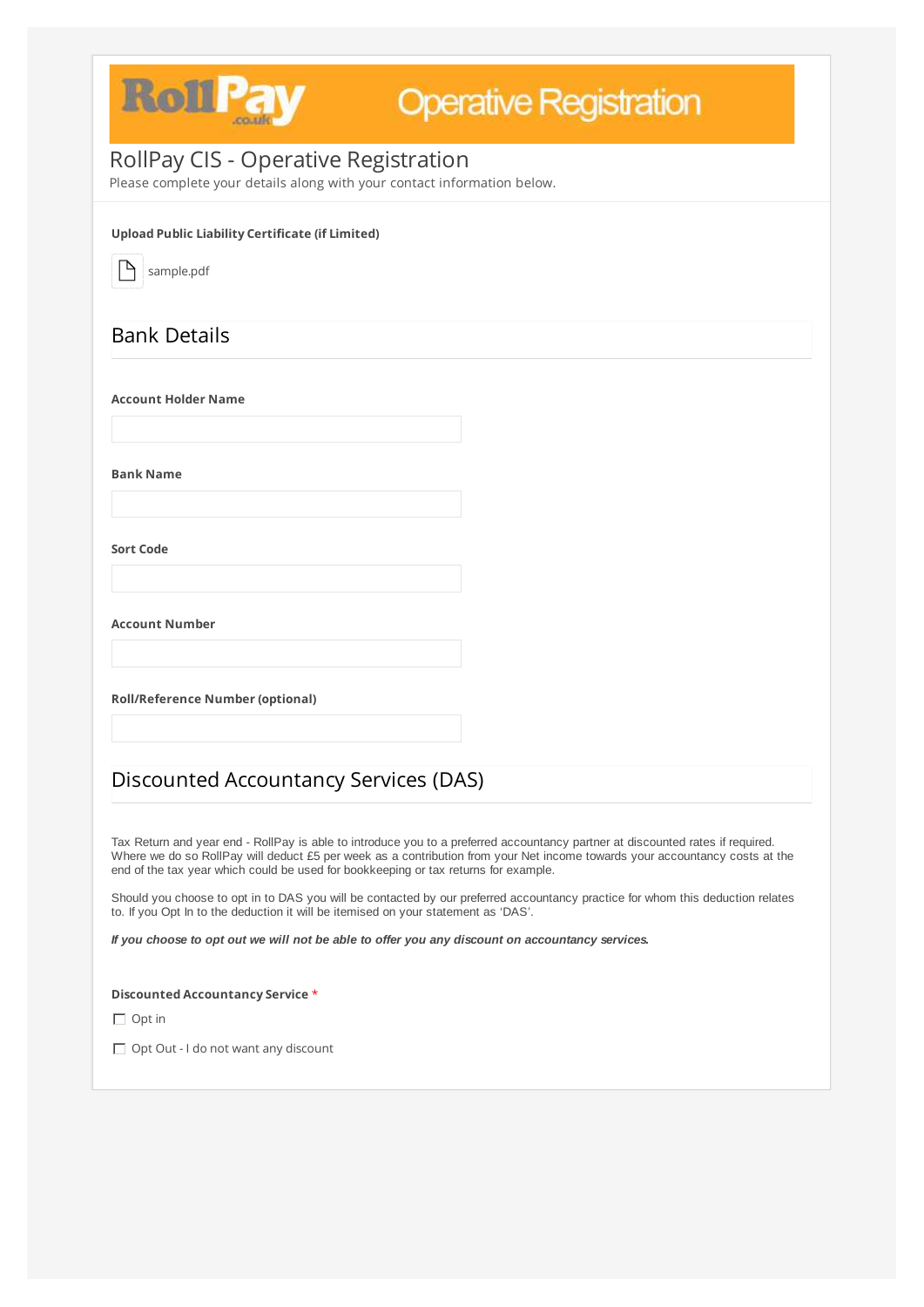

## RollPay CIS - Operative Registration

Please complete your details along with your contact information below.

## Terms of business and completion

Please read these terms and agree your acceptance below...

SELF EMPLOYED CONTRACT FOR SERVICES THIS CONTRACT FOR SERVICES is made between: RP CIS Limited of Melbourne Court, Pride Park, Derby, DE24 8LZ ("The Contractor") and

By agreeing this contract you are confirming that whilst you are providing services (The Services) to the Contractor, to enable it to meet its own obligations to its client, you are doing so in the capacity of a self employed Operative.

The Operative detailed above on this contract under 'First Name' and 'Surname' or 'Company Name' if a limited company ("The Operative").

**You are obliged to:** • Observe Health and Safety regulations regarding working hours and will comply with all reasonable site guidelines relating to working hours and site security. • To complete the project within the agreed deadline. • Act in a professional workmanlike manner at all times. • Correct any defective work in your own time without payment. • You will be insured by The Contractor at all times, if you hold Public Liability Insurance and have supplied a copy the contractor may agree a small increase on the contract rate • Provide your own safety equipment if requested. • Pay your own Tax and National Insurance. • Provide to the Contractor sufficient information to enable the Contractor to verify the Operatives payment status with HM Revenue & Customs. The Operative will not be entitled to receive any payment under the contract until this information has been provided to the Contractor. **You are not obliged to:** • Work fixed hours. • Work at a different site although you may agree to if you want to and may negotiate a new price for doing so. • Do any work. • You may choose whether you want to provide your services but are not under any obligation to do so. • Provide major items of equipment / materials. • Provide written tenders, price can be agreed verbally. **You have the right to:** • Decide what method to use to complete the work. • Leave the site without permission (although you should notify the Contractor for Health and Safety reasons where appropriate). • Send someone with suitable experience and qualification in your place. You will be paid for work they do and must arrange to pay them yourself. (You must notify the Contractor that you are sending someone else). • Receive a pay statement from the Contractor in accordance with the requirements of the self-employed Construction Industry Scheme, which shall act as a self-billed invoice. • Take legal advice before agreeing this contract, and to have a copy of it. • End this contract without giving notice.

**Absence Pay:** The parties both agree that 8.33% of the total payments made under the terms of this contract shall represent contractual absence pay. It is further acknowledged by the parties that the payment of absence pay under this contract is not a statutory entitlement but a contractual agreement.

**You do not have the right to:** sick pay or pay for work cancelled due to bad weather. • Hold yourself out as being an employee of the Contractor • Take part in the Contractor's grievance procedure.

By agreeing to this contract you are agreeing to be bound by its terms and you are agreeing that these terms will govern the working relationship between you and the Contractor. You are also agreeing that the terms of this contract represent the whole contract between you and the Contractor with the exception of any verbal negotiation about price or location of the services. The Contractor intends that in this working relationship you are an independent Operative.

**The contractor is not obliged to:** • Offer you any work. They may offer you the opportunity to provide your services but they are not obliged to.

**The Contractor has the right to:** • End this contract without giving notice. • Take legal advice before signing this contract. **The Contractor does not have the right to:** • Control the methods you use when you provide your services to the Contractor. • First call on your services – they cannot expect you to drop whatever you are doing to come and provide your services to them. **Health and Safety** In relation to health and safety obligations placed on the Contractor the Operative agrees to comply with all reasonable rules relating to working hours, site security and safety.

#### **Data protection and Fair Processing Notice (FPN)**

The Contractor takes the use of personal data seriously. Our Fair Processing notice explains how we will use our Operatives personal data before after and during being an Operative.

Our Data protection officer is Matt Turner who can be contacted on [dpo@rollpay.co.uk](mailto:dpo@rollpay.co.uk)

Our data protection policy and FPN can be found at [www.rollpay.co.uk/privacy-policy](http://www.rollpay.co.uk/privacy-policy)

#### **Discounted Accountancy Services (DAS)**

RollPay is able to introduce you to a preferred accountancy partner at discounted rates if required. Where we do so RollPay will deduct £5 per week as a contribution from your Net income towards your accountancy costs at the end of the tax year.

Should you choose to opt in to the DAS you will be contacted by our preferred accountancy practice for whom this deduction relates to. If you agree to the deduction it will be itemised on your statement as 'DAS'.